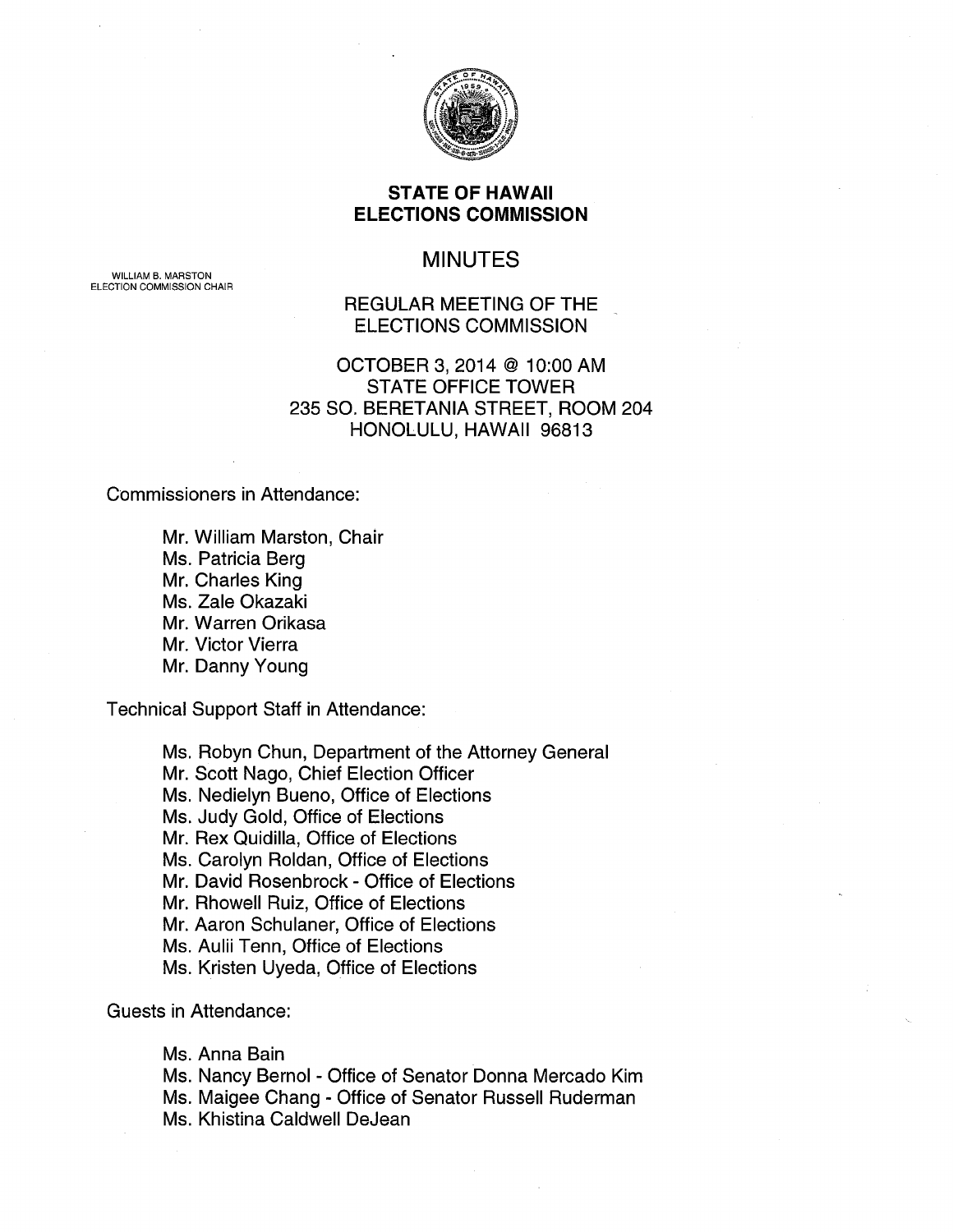> Ms. Sarah Fukumoto- HMIR Ms. Malia Gray - Office of Representative Johanson Mr. Michael Greenough - Office of Senator Russell Ruderman Mr. Calvin Griffin Ms. Lisa Kubota - Hawaii News Now Ms. Carmille Lim - Common Cause Hawaii Ms. Suzanne Marinelli - Public Access Room Mr. Danny Mateo - County of Maui Ms. Pat Nakamoto - County of Hawaii Ms. Jeanne Ohta - HSDWC Mr. Michael Palcic Ms. Tisha Panter - Senate Minority Research Office Mr. Andrew Perreira - KITV Mr. Dan Purcell Senator Russell Ruderman Senator Sam Slom Ms. Cindy Vaillancourt Mr. Lyndon Yoshioka - County of Kauai Mr. Ricky Watanabe- County of Kauai

#### PROCEEDINGS

I. Call to Order

Chair Marston called the meeting to order at 10:00 a.m. on October 3, 2014 at the State Office Tower, Room 204.

II. Roll Call and Determination of a Quorum

Elections Commission Secretary conducted roll call. Commissioner Kitaoka was not in attendance. All other Commissioners were in attendance and the Commission had a quorum.

III. Approval of Minutes for the August 22, 2014 Elections Commission Meeting

Chair Marston asked for a motion to approve the minutes for the August 22, 2014 meeting. Commissioner Young moved that the minutes be approved, the motion was seconded by Commissioner Vierra and approved by the remaining Commissioners.

Chair Marston then made a motion to amend the agenda to include an executive session for the Commission to consult with its attorney about matters pertaining to the Commission's powers, duties, privileges, immunities and liabilities related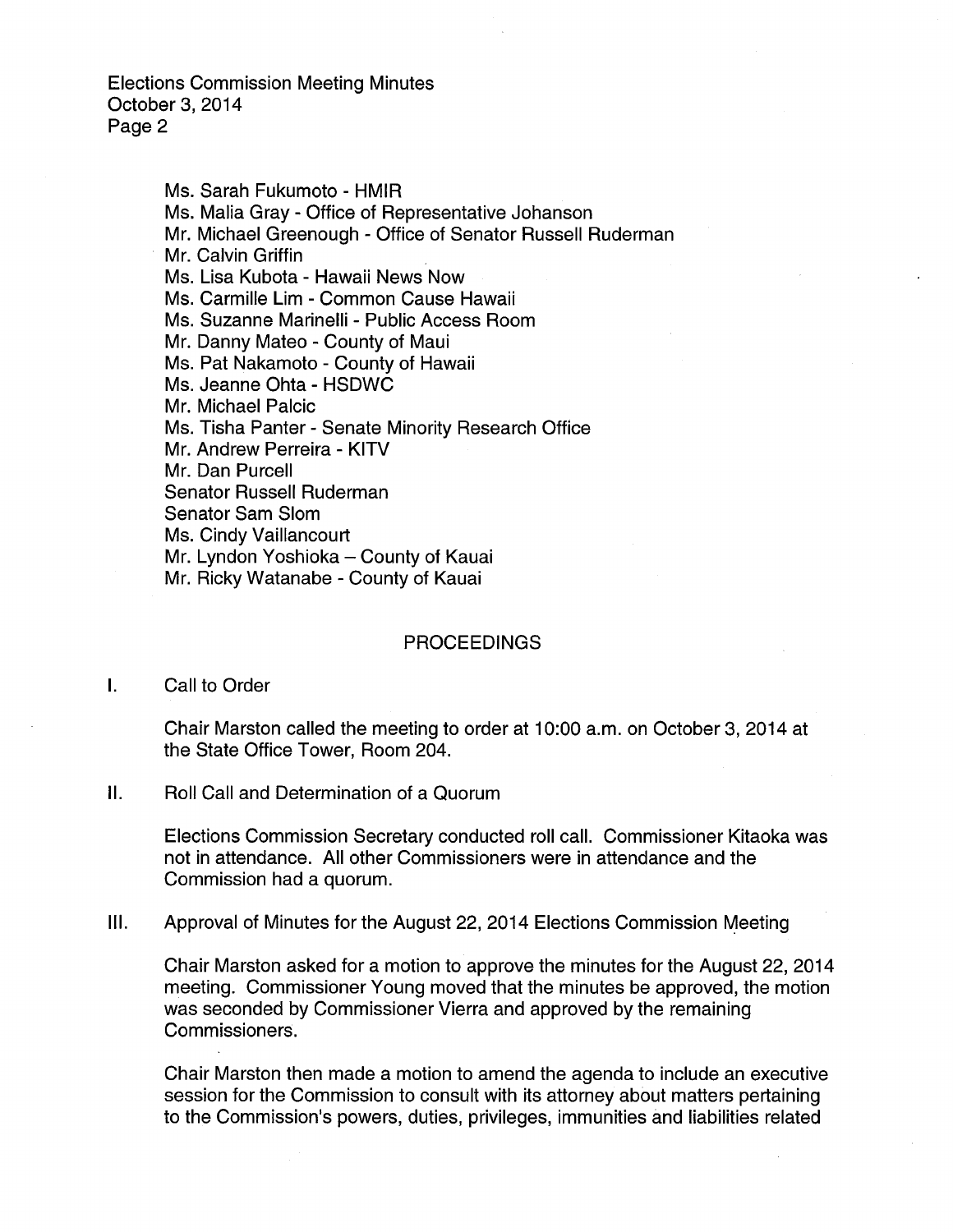> to Haw. Rev. Stat. 92-2.5. The motion was seconded by Commissioner Vierra and carried by all Commissioners.

> Dan Purcell, a member of the public attending the meeting, objected to the Commission's decision to go into executive session on the grounds that the public is entitled to know why the Commission is going into executive session and what the Commission was going to discuss. Deputy AG Robyn Chun responded to Mr. Purcell and stated that the Commission was going into executive session for the purpose of consulting with its attorney to discuss its rights, duties and liabilities related to Haw. Rev. Stat. 92-2.5 which provides for permitted interaction groups.

After amending the agenda to include an executive session, Chair Marston then moved that the Commission go into executive session for the purpose he just stated. His motion was seconded by Commissioner Orikasa and approved by all commissioners.

The Commission resolved into Executive Session at 10:05 a.m. and returned into open meeting at 10:23 a.m.

IV. Public Testimony - Any interested person may submit data, views or arguments on any agenda item

**Dan Purcell-** Mr. Purcell asked if a motion will be made to have the Chief Election Officer give his status report before public testimony and he was told no, the agenda will be followed as is. Dan Purcell then asked if the public will be allowed to comment after each agenda item or if they will have to make their comments now under this agenda item. He was told that the public can comment under this agenda item.

Mr. Purcell commented that the meeting room is never set up correctly which is indicative of elections itself. He continues that the agenda wasn't prepared correctly and he holds the Chair responsible for that. He stated that he had a conversation with the Commission Secretary and she would not answer if the reports listed on the agenda were from permitted interaction groups or standing committees. Also, she would not give him her email address and could not or would not answer other questions that he had for her. He states that she is the public's point of contact for the Commission and should be knowledgeable if someone should call and ask for information. He also testifies that there is a lack of transparency and holds the Commission responsible for this.

**Senator Sam Slom** - Senator Slom testified that as he has mentioned before, he is disappointed that public testimony is still not listed after agenda items are discussed therefore giving the public the opportunity to comment. He also notes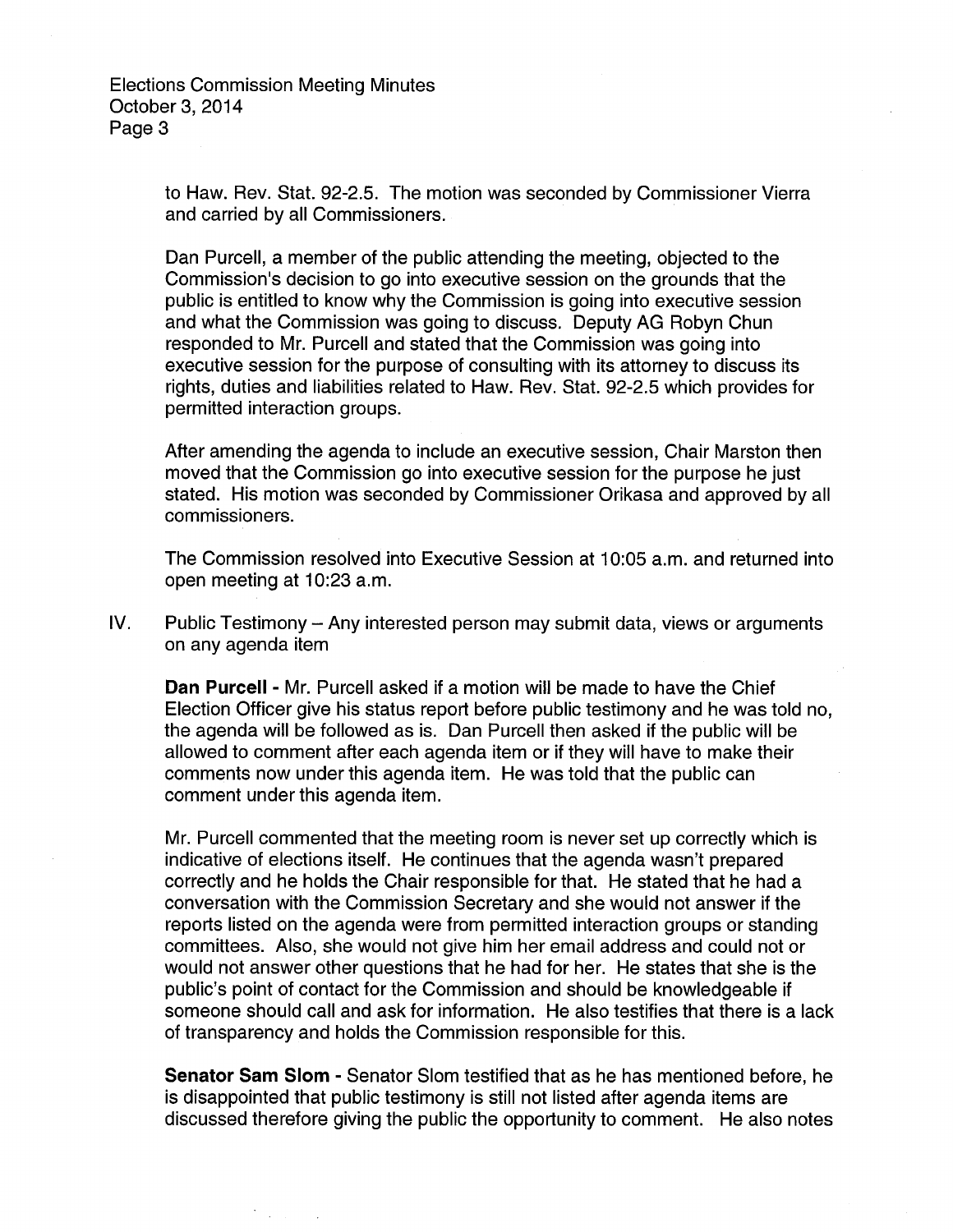> that the public is frustrated and upset because nothing is being done about errors and perceived errors. He also commented that the three internal committees formed to investigate the Primary Election did not post meeting notices and there were no written reports published. He further notes that it is important that the meetings be more inclusive. People should be encouraged to attend and materials should be made available to them. He states that for the outer islands, there is a room available on the fourth floor of the State Capitol that can be used for video conferencing and he doesn't understand why only this room is used and he urges us to look into using the other room at the capitol. Lastly, he asks if the Chief Justice has made an appointment to the vacant Maui County seat that he was unable to fill. Chair Marston responded that the Commission has not yet heard from the Chief Justice but will follow up. The Commission Secretary noted that the Chief Justice solicited resumes and is reviewing them now. He will notify Chair Marston when his selection is made.

> Senator Slom testified that he is planning on introducing legislation during the next legislative session to: 1) reorganize the elections process and; 2) make it so that investigations are done externally to make sure that the investigations are objective and therefore restoring the publics' faith in the process.

> **Senator Russell Ruderman-** Sen. Ruderman testifies that thousands of Big Island voters were disenfranchised during the Primary Election due to human errors and bad judgment. He states that with the current threat of the lava flow, there is sufficient time to address things that should be done in preparation for the General Election. He requests that the Commission either considers holding a meeting on the Big Island or have the meetings available to the Big Island residents through video conferencing since many of them are not able to travel to attend meetings held on Oahu. He would like for them to be included and given an opportunity to testify during Commission meetings.

> Senator Ruderman also feels that one solution for the General Election would be to have an all mail election for the residents since we do not currently know which polling places will be accessible and which ones will need to be closed. By doing this, it would give fair and equal access to all of those that will be affected and the Office of Elections has the power to do this.

He also notes that he is not sure if any action that will be taken for things that happened during the Primary Election but notes that it is the responsibility of the Commission to address the issues before them. He asks that the Commission conducts a meeting on the Big Island or has the meeting available for the Big Island residents through video conferencing. He also asks that the Commission considers having an all mail election to avoid a situation like the one that happened during the Primary Election.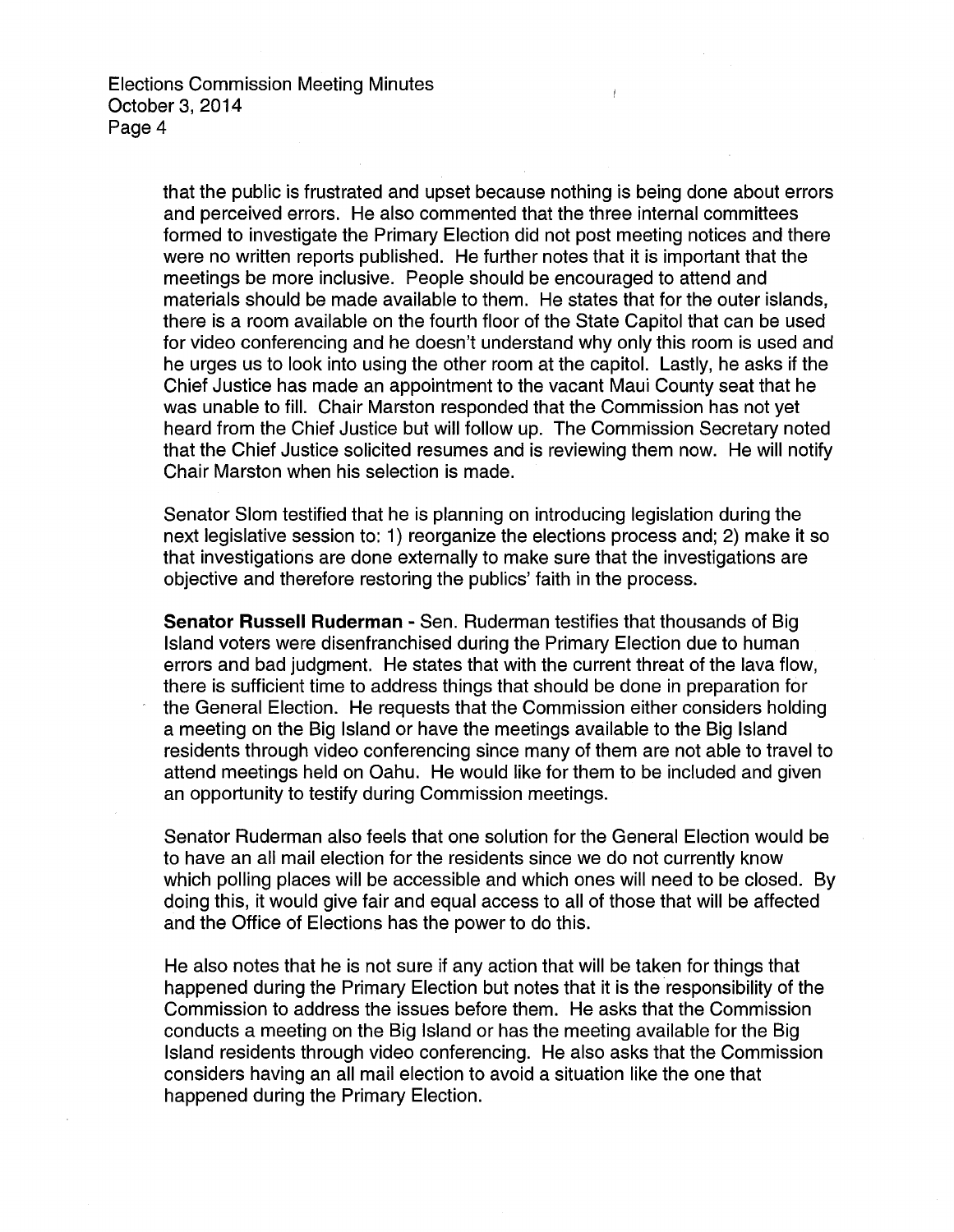> Commissioner Young told Senator Ruderman that he does not want any misconceptions, the Commission is concerned and does care about the residents of the Big Island.

> **Calvin Griffin** - Mr. Griffin testifies that as a former military personnel, he has been a resident of Hawaii for the past 22 years and it never ceases to amaze him that there are problems during every election cycle. He states that military personnel are told that they are fighting for freedom and the right to vote which is what makes our country great. In this State, problems such as not having an open Primary, lack of candidates, and the limited group of people that are allowed to participate in the electoral process, there is a definite need for change. These things are discouraging for the members of the military community and they are left wondering what they are fighting for. He also states that the men and women that are overseas are currently either not receiving their ballots or are receiving them late and their votes are not being counted.

> He further testifies that year after year there are problems. People are always being encouraged to get involved and get active in the process and yet problems keep occurring. He feels that it is time for a change in the State of Hawaii and the country.

**Khistina Caldwell DeJean** - Ms. DeJean testifies that she is currently involved in a lawsuit against the Chief Election Officer regarding her run for Governor of this State. She continues to speak about the circumstances of her run for Governor and demands that a special election be held for her. Chair Marston tells Ms. DeJean that the Commission is aware of her concerns since she covered them at the last Commission meeting and asks that she tries to summarize her testimony so that the Commission can continue with the other agenda items. Ms. DeJean responds that she is done with her testimony and she basically would like a special election and have the Chief Election Officer fired.

V. Chief Election Officer: Status of preparations for the 2014 General Election

Chief Election Officer Scott Nago reported that since the last meeting on August 22, the Office of Elections has been working on closing out matters that concern the Primary Election and is moving forward with the planning of the General Election. For the Primary Election, the OE has processed payroll for over 3,000 election day workers. Also, the absentee ballots for the General Election will start to get mailed out next week and the testing of the vote counting system and its machines will also begin.

He further reported that the OE is looking at the lava flow occurring in the County of Hawaii. Each affected voter was sent an absentee voter application last week. This will allow each voter to tell us where they want their ballots sent if they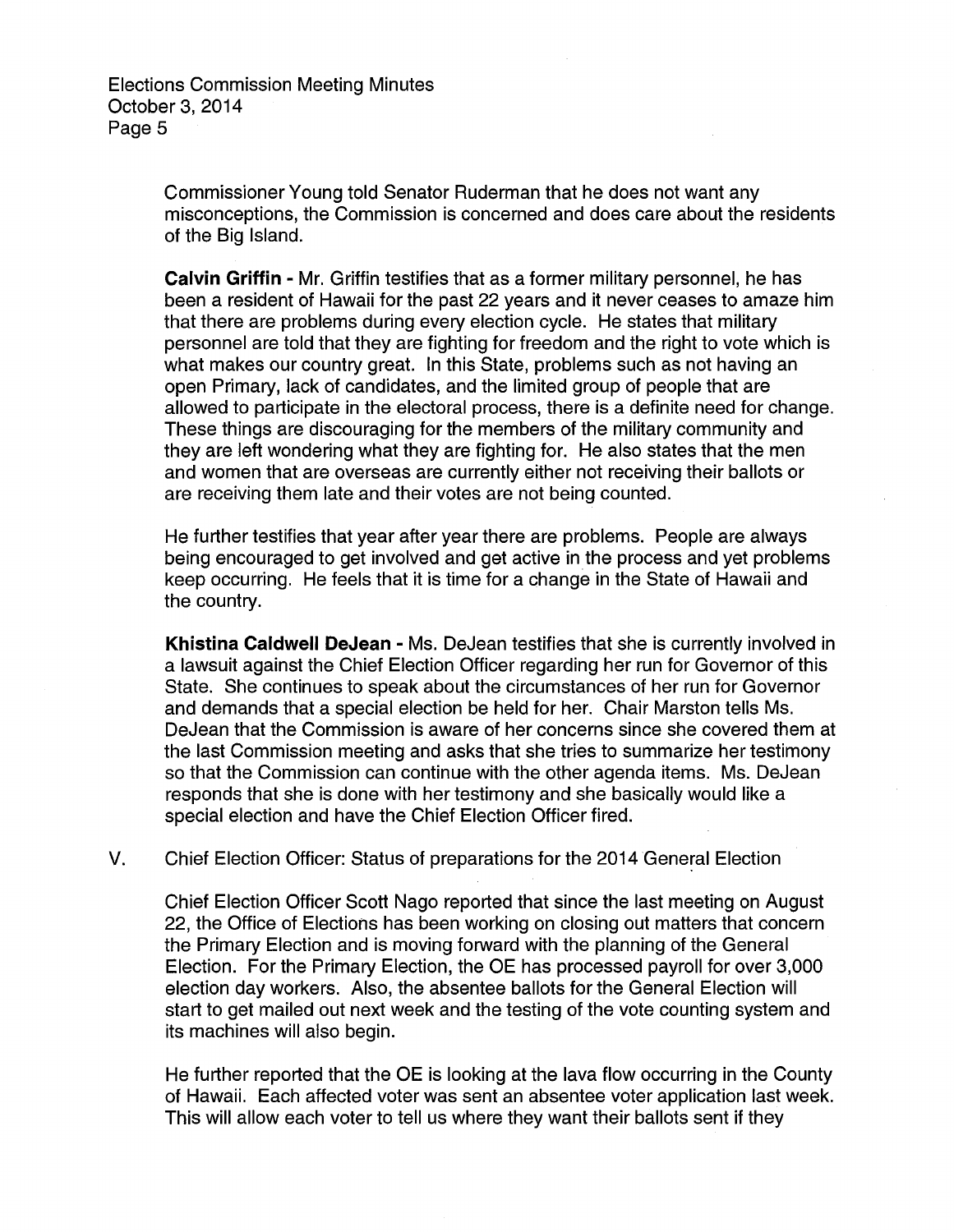relocated temporarily, but are still officially a resident of that district, in preparation of the lava flow. Additionally, the County of Hawaii will be opening up an additional early voting walk-in site in Nanawale to accommodate the impacted residents. As of now, the Office of Elections intends to open all polling places but those plans may change depending on how the lava flow continues.

Commissioner Berg noted that she is concerned about the County of Maui and the large voter turnout due to the agricultural initiative on the ballot. She asks if the County of Maui is prepared to accommodate the large voter turnout. CEO Nago responded that the formula used for this elections ballot order is different from the one used in the last General Election. A ballot for every registered voter has been ordered for this election. So there will be a sufficient amount of ballots for this General Election.

He also noted that there was a TAO filed in Maui County which disrupted the printing of the Maui County ballots. However, the TAO was dissolved by the court, the ballots were printed and the UOCAVA ballots were transmitted to the overseas voters on time.

Commissioner King asked how the OE will be getting location information for early voting walk-in sites to the public. CEO Nago responded that it's a little early but like in previous elections, there will be a press release made to announce the locations, dates and times for the early walk sites. This press release will be done in a few weeks.

Commissioner Vierra stated that in the Primary, there were problems with voters having access to the polling places. He asked CEO Nago if he knows what the polling place accessibility is now for voters. CEO Nago stated that as of now, the polling places are accessible. If the lava flow cuts off Highway 130, there will be an alternate access road opened. In the Puna area, the polling places are accessible, so an additional early vote site will also be opened for the voters to access from the other direction.

Commissioner Okazaki asked what type of efforts have been made to pass on information to the residents of the Big Island. CEO Nago responded that he has already talked to the daily papers on the Big Island and relayed the information that he just gave to the Commission. He also noted that in advance of opening the AB walk sites, press releases will be done by the Office of Elections.

Commissioner Okazaki asked if it would be possible to send ballots out now as Senator Ruderman commented. CEO Nago responded that HAS 11-92.3 does not allow us to send out the ballots now because access has to be substantially impeded. Commissioner Okazaki asked when the cutoff date for accessibility is and CEO Nago responded that there is no date. The Office would have to be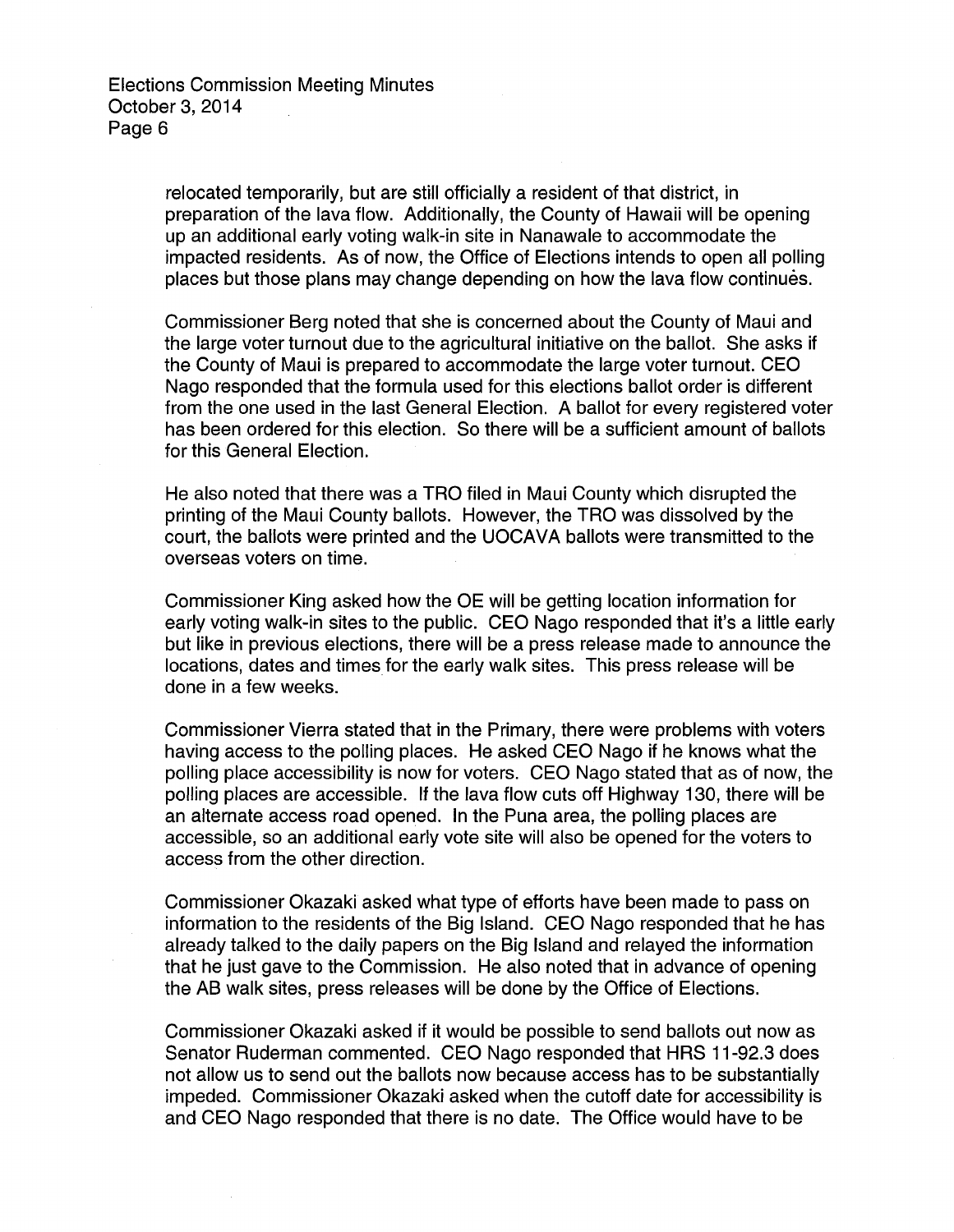> notified that access for the residents has been seriously impeded or cut off and this notification would come from the Big Island Civil Defense. Commissioner Okazaki asks how to avoid another lselle. CEO Nago responds that information would have to get out sooner.

Commissioner Orikasa asked CEO Nago what sources will let us know the status of accessibility to the precincts. CEO Nago responded that right now the Hawaii County Office is working with Big Island Civil Defense and Hawaii County is notifying us what the accessibility is. He noted that Hawaii County has also sent residents Absentee Applications asking where they want their ballots sent and the County has also opened an extra early voting walk-in site on the opposite side of the lava flow to allow residents who may be blocked in to vote. Commissioner Orikasa then asked if the OE is relying on people from the Big Island for information and CEO Nago responded yes.

Commissioner King asked if these are the same people that the OE relied on during lselle. CEO Nago responded that lselle happened the day before the election. He states that if lselle had hit even a day sooner, information would have gotten to us sooner. Once the polls had opened, the OE was not able to do anything which is why as soon as information was received, it was passed on to the Governor.

Commissioner Okazaki asked if the OE had plans in place to deal with the potential problems that may occur with the lava flow. CEO Nago responded that there are plans in place should the polling places become inaccessible. CEO Nago also notes that the plans will need to be adjusted to address whatever type of scenarios occur, like which and how many polling places become inaccessible. Commissioner Okazaki asks if there are plans in place for things like obtaining the keys to enter into alternative polling sites. CEO Nago responded yes. Commissioner Young asks if the plans are in writing and with the proper authorities. CEO Nago responded yes.

Commissioner King asked if the issue of the 800 votes on Maui County was addressed with the vendor. CEO Nago responded yes. Both the vendor and the Office of Elections have new procedures in place to ensure there is accountability and this does not happen again.

VI. Report from Commissioner Vierra regarding the Big Island Primary Election for precincts affected by weather conditions in District 4, discussion and action, if appropriate

Commissioner Vierra reported that he represents the East Hawaii portion of the Big Island and was tasked with looking into the interaction between the Office of Elections and the County of Hawaii personnel that are charged with that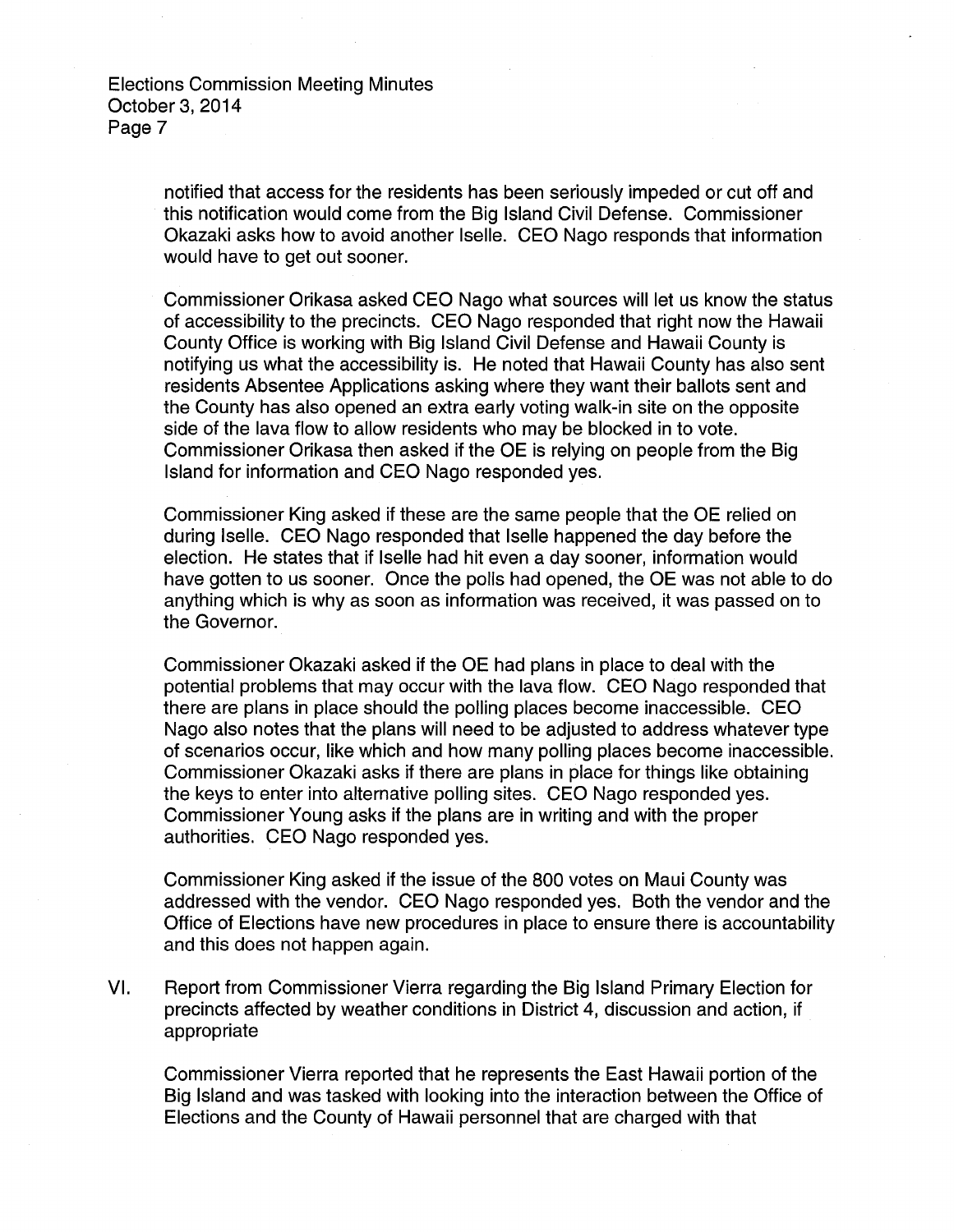> responsibility. In the report that was distributed at the last meeting, CEO Nago made several statements regarding his understanding of the facts presented to him and the actions he took as Hurricane lselle approached the Big Island.

Commissioner Vierra reported that he took the report with him and interviewed three of the four County officials that were named in that report. Specifically, he interviewed Ms. Molly Stebbins, Hawaii County Corporation Counsel; Ms. Pat Nakamoto, Hawaii County Elections Administrator; and Mr. Steward Maeda, Hawaii County Clerk. Unfortunately, due to conflicting schedules, he was unable to interview Mr. Darryl Oliveira, Hawaii County Civil Defense Director who was the fourth individual mentioned in the report. Commissioner Vierra noted that Mr. Oliveira is currently dealing with the current lava flow situation on the Big Island. Mr. Oliveira is also involved with cleaning up after lselle.

Commissioner Vierra noted that the three individuals he interviewed were working in collaboration with Mr. Oliveira and he was confident that the information he received from them would be the same as he would have gotten from Mr. Oliveira.

He reports that in his meeting with the three Hawaii County officials, he went through the contents of each paragraph of the report as it applied to the events leading up to the Special Election of August 15th and the information provided by these individuals matched the comments and contents provided by the Chief Election Officer Scott Nago in his report to the Commission. There were no variations or deviations. Commissioner Vierra states that based on the results of his interviews, it is his opinion that the decisions made by CEO Nago prior to, during and after lselle, was not unilateral but included collaboration with the appropriate Hawaii County officials as well as the State Attorney General.

Commissioner Vierra further states that determining whether the decisions made were lawful and or proper, that was not within the purview of his inquiry.

Dan Purcell asked if the report given was from a permitted interaction group or a committee of one. Chair Marston responded that he is a committee of one. Dan Purcell asked if there was going to be any action taken today. Chair Marston responded that there will be no action taken today, the Commission will wait until the next meeting to discuss any action.

VII. Report from Commissioner Orikasa regarding the Maui County Ballot Counting issue which occurred during the Primary Election, discussion and action, if appropriate

Commissioner Orikasa reported that he met with Maui County Clerk Danny Mateo, Deputy County Clerk Josiah Nishita, Elections Administrator Shirley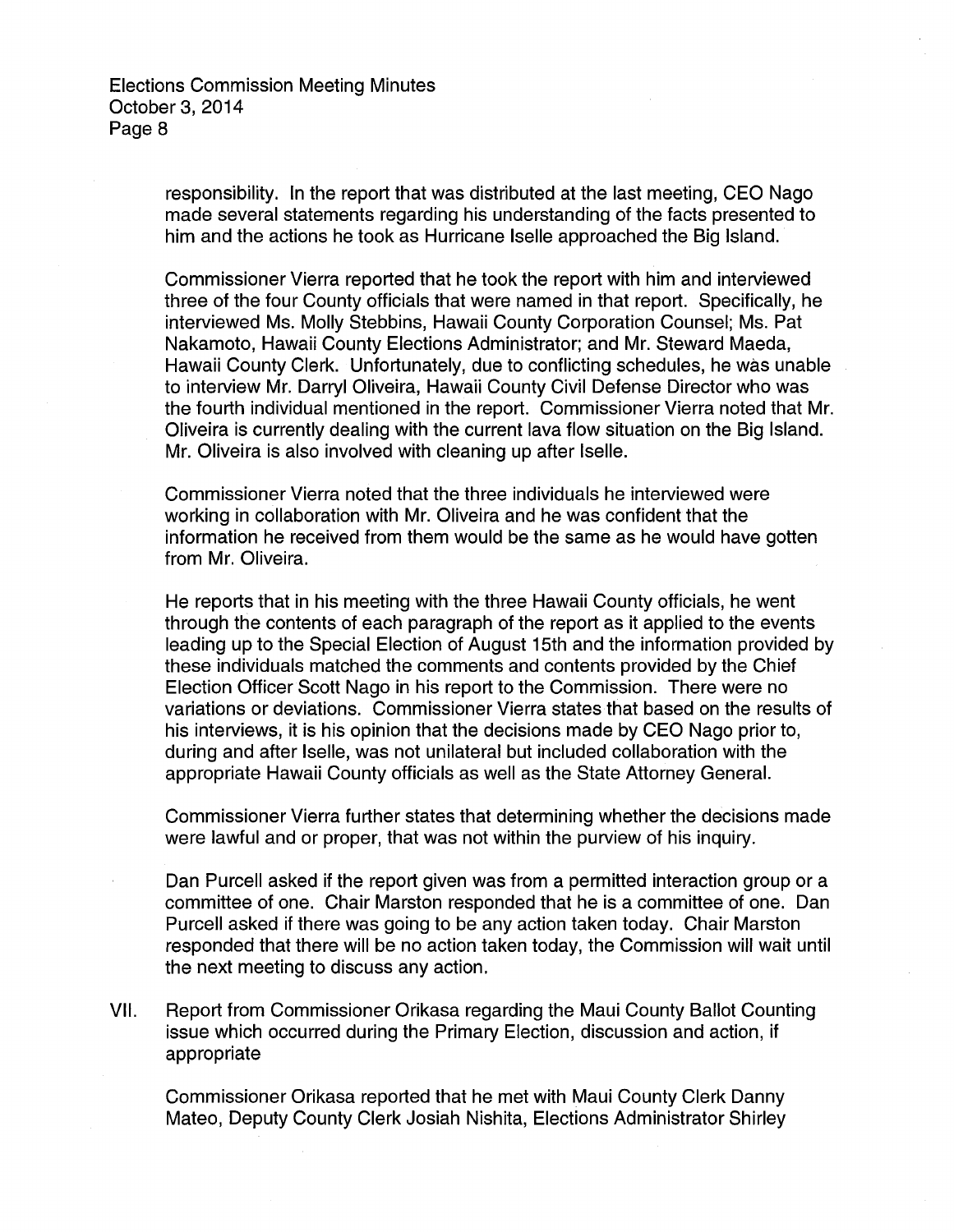> Magarifuji, HART Project Manager David Magedeson and HART Professional Services Consultant Jessica McKay at the Office of the Maui County Clerk. He states that he was assigned to investigate the delay in the counting of 800 Maui County ballots in the Primary Election.

Commissioner Orikasa reported that his findings were that there was a human error when counting and accounting of a card. He continued that the built in system to check ballot over and undercounting worked as designed but was not confirmed until an audit was done in the week following the Primary Election. He reports that this was a unique situation because of the unusual timing of the ballot rally and the early physical arrival of the card at the County Clerk's Office. Human oversight appears to have been the proximate cause. The procedures and inadvertent HART rally counting misstep was difficult to recognize in advance but was discovered in the subsequent audit.

Commissioner Orikasa further reports that the entire process which involved receipt, accumulation, validation, tabulation, recording and security provision of the public's ballot is a very complex affair. He notes that even with one "glitch" in the entire Primary Election, the other multiple events that took place were done seamlessly and without incident. He states that any attempt to simplify the process with broad brush sweeps of remedies is not indicative of a competent awareness of a complex process.

Commissioner Orikasa states that in summary, while there was a temporary delay in the accounting of 800 ballots, no candidate, cause or party suffered any injury. He also stated that no entity was diminished and no entity was ostracized or disenfranchised. He further notes that to remedy this situation, it was agreed that HART and the Maui County Clerk's Office will continue to work closely to examine and refine the election day process that contributed to the election day incident.

Commissioner Orikasa's closing comments were that he feels the meeting between all parties was successful in that it brought the operational misstep into focus so that it could be examined and remedied. He also notes that it is not the intention, when having this meeting, to micromanage or attempt to implement specific operational changes or procedures. He states that the process is complex and the conduct of the process should be left to the trained professionals.

VIII. Report from Commissioners Young and Okazaki regarding the Office of Elections conduct during the Primary Election, discussion and action, if appropriate

Commissioner Young reported that he and Commissioner Okazaki met with CEO Nago at the Office of Elections a week after the last Commission meeting. At this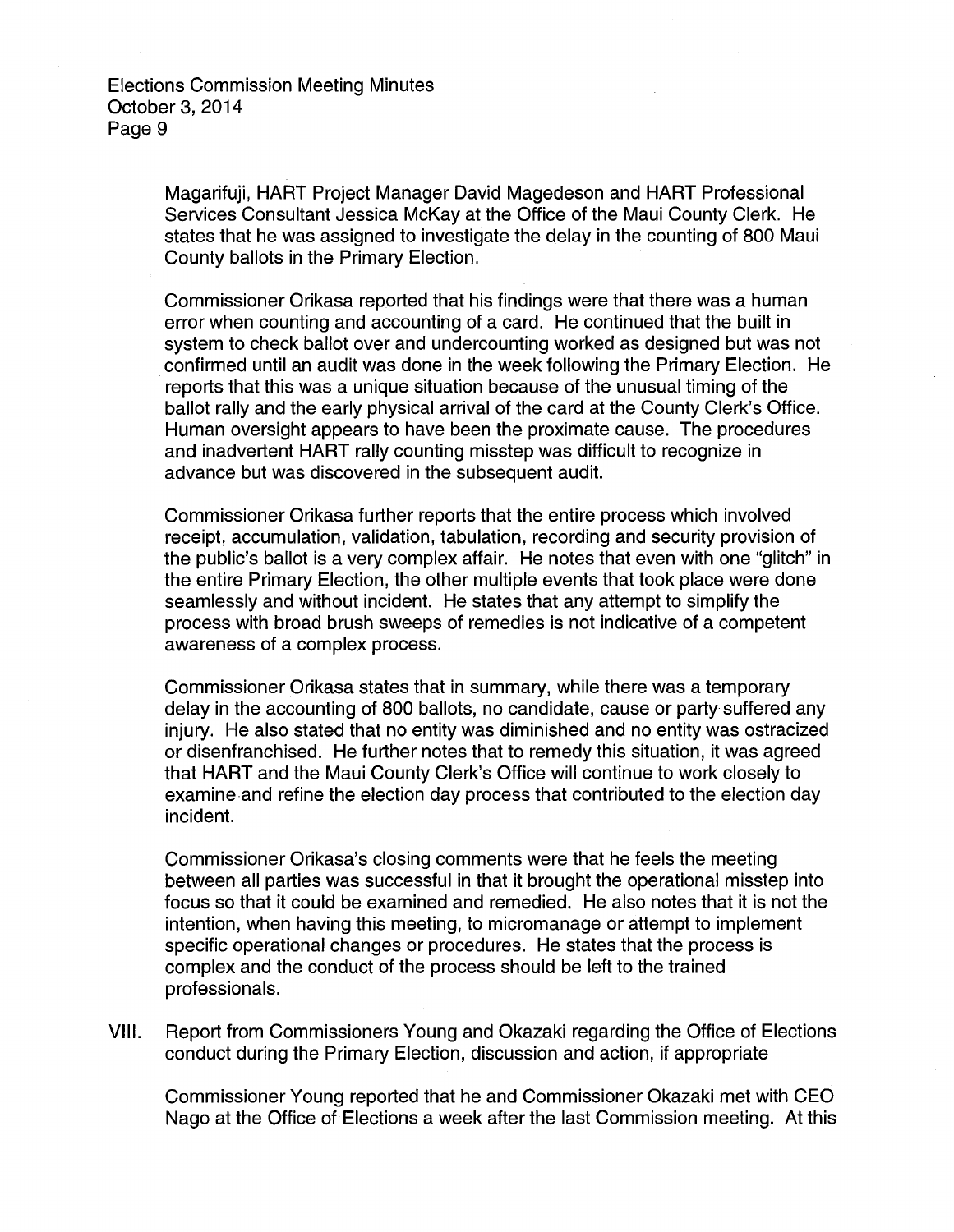time he asked CEO Nago who the vendor was for Maui County. CEO Nago responded HART lnterCivic. Commissioner Young then asked what the name of the vendor is and CEO Nago responded that Jessica McKay is the lead person on Maui. Commissioner Young noted that he requested that CEO Nago bring this person to Oahu for a meeting. He then stated that he and Commissioner Okazaki met with the Hart vendor on the 30th of September. He stated that they questioned the vendor about the incident involving the 800 ballots for Maui County. Commissioner Young stated that they asked the vendor if he had any approval to do this or if he had notified anyone that he was going to do this. The vendor responded that he did not ask the Chief Election Officer or any election official for permission but did the procedure on his own with his staff.

Commissioner Young stated that in a previous meeting with CEO Nago, he and Commissioner Okazaki informed him that the CEO will ultimately be held responsible for errors that his staff and vendors make. Having said that, Commissioner Young also noted that in his meeting with the vendor, the vendor was made to understand that even though the CEO will ultimately be held responsible for any error, the vendor must communicate with the CEO or his deputy before any major changes are made, if not there will be consequences. He asked CEO Nago if this statement was correct and CEO Nago responded yes.

Commissioner Young then asked to go on record and stated that the vendor did admit to making an error and the vendor did this on his own. Commissioner Young further states that even though it is the responsibility of the Chief Election Officer, like any leader of an organization, there are instances where staff go off on their own and make decisions that cause big problems. He states that this is what he and Commissioner Okazaki found when looking into the Maui County 800 ballot situation and steps will be taken to make sure this type of situation does not happen again.

Khistina DeJean began to comment about Honolulu ballots, Commissioner Orikasa called point of order, Chair Marston noted for Ms. DeJean that her comments were not in line with the current discussion. Commissioner Young wanted to answer her and stated that the current discussion is on reports from Commissioners on topics relating to incidents which occurred during the Primary Election. Ms. DeJean then continued to comment on Honolulu ballots. Once again Commissioner Orikasa called point of order. Chair Marston notified Ms. DeJean that she was out of order.

IX. Discussion of correspondence sent to the Office of Elections from Bernice Mau, City Clerk, City and County of Honolulu, discussion and action, if appropriate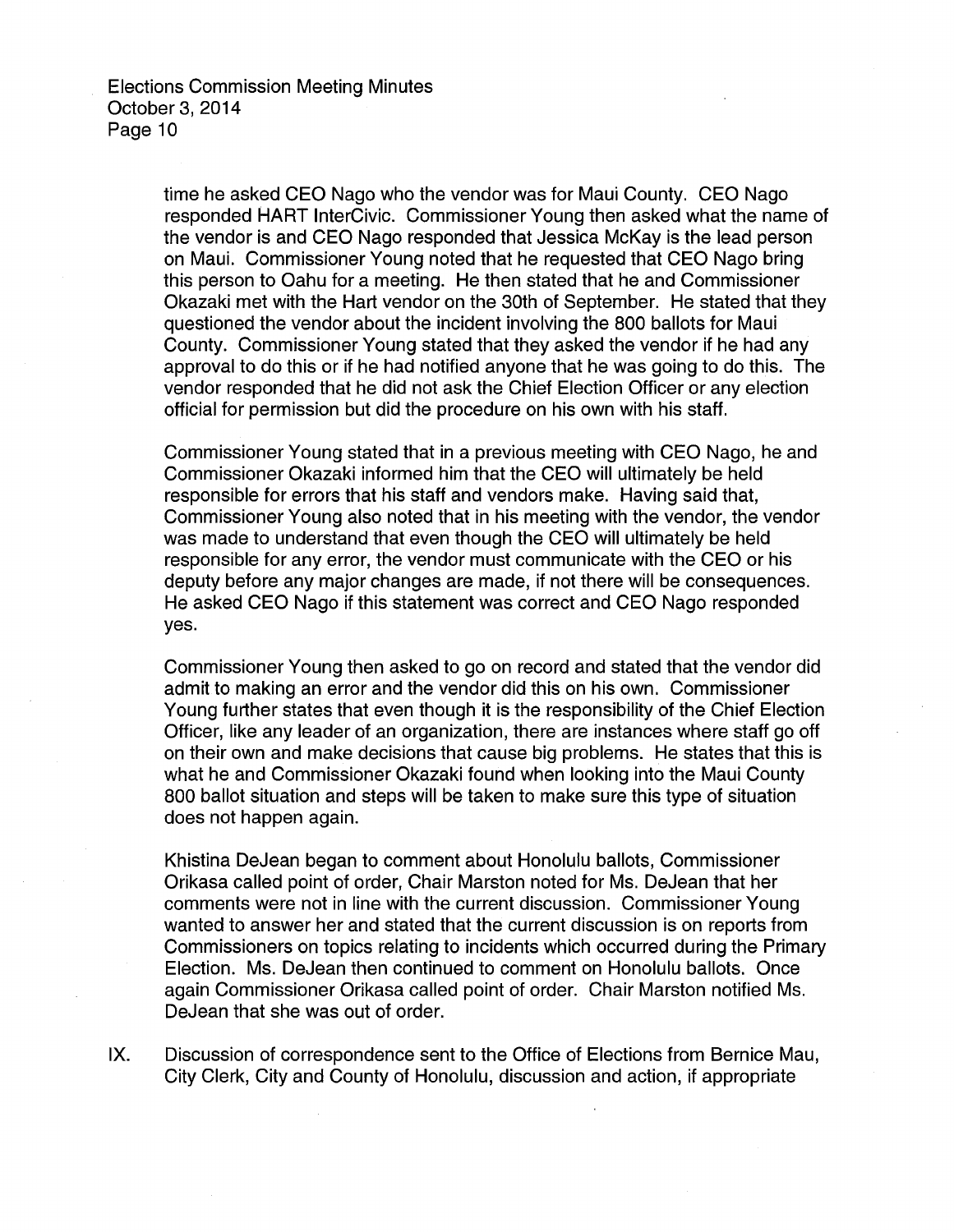Chair Marston opened discussion on City and County Resolution 14-196 and asked if there was any response prepared for this Resolution. CEO Nago responded that the resolution was a request for the State Legislature and there was no response prepared.

X. Open Forum: Public comments on issues for the Commission's consideration for the next Commission meeting and action, if appropriate. Presentations limited to three minutes.

Chair Marston stated that this agenda item is an opportunity for the audience to request topics to be considered as future agenda items. If the Commission considers the topics appropriate, they will be considered for placement on future agendas. He then asked if there were any requests from the audience.

Dan Purcell noted that he would like to see discussion on how Commission meetings are held such as the room, the set up of the room, having microphones and whether it is possible to have video conferencing capabilities. He would like to see more professional and substantive meetings. He also states that this is the State of Hawaii and not the State of Oahu. Chair Marston responds that his concerns are valid.

Suzanne Marinelli from the Public Access Room wanted to remind the Commission that Room 414 at the State Capitol is available for use and is set up for video conferencing. Commissioner Okazaki asked how many people it holds and she responded that it would easily hold the amount of people that are currently in this meeting room. She said she would get that information and give it to the Commission Secretary.

Anna Bain noted that she would appreciate microphones during the meetings. She notes that it may be an ADA requirement.

Senator Ruderman asks that video conferencing be done at the next meeting and because of the extreme situations that occurred on the Big Island, hold a meeting on the Big Island. He feels that once again, people are sitting in an air conditioned room in Honolulu making inaccurate assessments of what the situation is. He feels that the situation on the Big Island has not been addressed. He further asks that an agenda item requiring the Chief Election Officer to be available on election day for urgent and crucial communication in case of emergencies be placed on the next agenda for discussion. He states that the Chief Election Officer was unavailable on Primary Election day and claims that he was not taking phone calls which is inexcusable. He also requests a copy of the plan that the Office of Elections say they have and the report prepared by Commissioner Vierra. He also comments that if no action is taken in light of the serious things that have happened, what are we even meeting for?